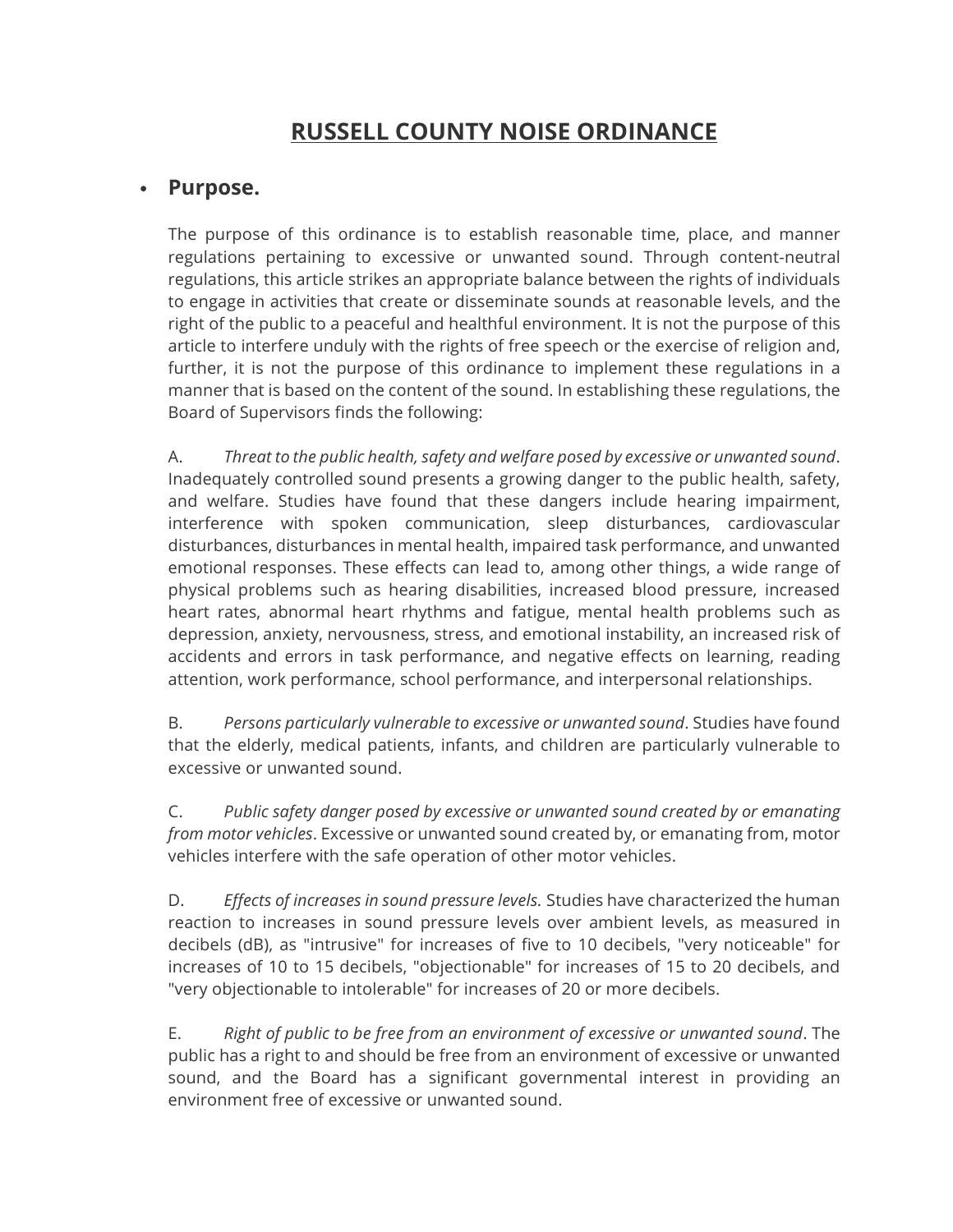**State Law reference—** Va. Code § [15.2-1200](about:blank) .

# • **Administration and enforcement.**

The Sheriff is hereby designated the agent of the Board of Supervisors for administering and enforcing this ordinance. The Sheriff may be assisted in enforcing this ordinance by employees of the Sheriff's office and other officers and employees of the County.

**State Law reference—** Va. Code § [15.2-1200](about:blank) .

# • **Applicability.**

This ordinance applies to sound produced within the County, regardless of whether the complainant or the receiving property is within or without the County.

**State Law reference**— Va. Code § [15.2-1200](about:blank).

# • **Definitions.**

The following definitions apply to this ordinance unless the context requires a different meaning:

"Agricultural activity" means the bona fide production or harvesting of agricultural products as defined in section [3.2-6400](about:blank) of the Code of Virginia including tilling soil for raising crops; operating agricultural industries or businesses, including, but not limited to, orchards, fruit packing plants, dairies, nurseries, farm sales, farm stands and farmers' markets; or any combination of the foregoing activities but shall not include the above ground application or storage of sewage sludge, or the storage or disposal of non-agricultural excavation material, waste and debris if the excavation material, waste and debris are not generated on the farm, subject to the provisions of the Virginia Waste Management Act.

"Audible" means a sound that can be detected by a person using his or her unaided hearing faculties, provided that a sound is determined to be audible even if specific words or phrases cannot be discerned. Sound is audible within a building pursuant to ordinance if it is audible at least four feet from the wall nearest the sound source, with the doors and windows of the dwelling unit or applicable room of the complainant's building closed and, where audibility is determined from a dwelling unit or hotel room, the dwelling unit or hotel room is located on a different parcel than the parcel on which the sound source is located.

"Dwelling unit" means a single unit designed to provide complete and independent living facilities for one or more persons and having permanent provisions for sleeping and sanitation.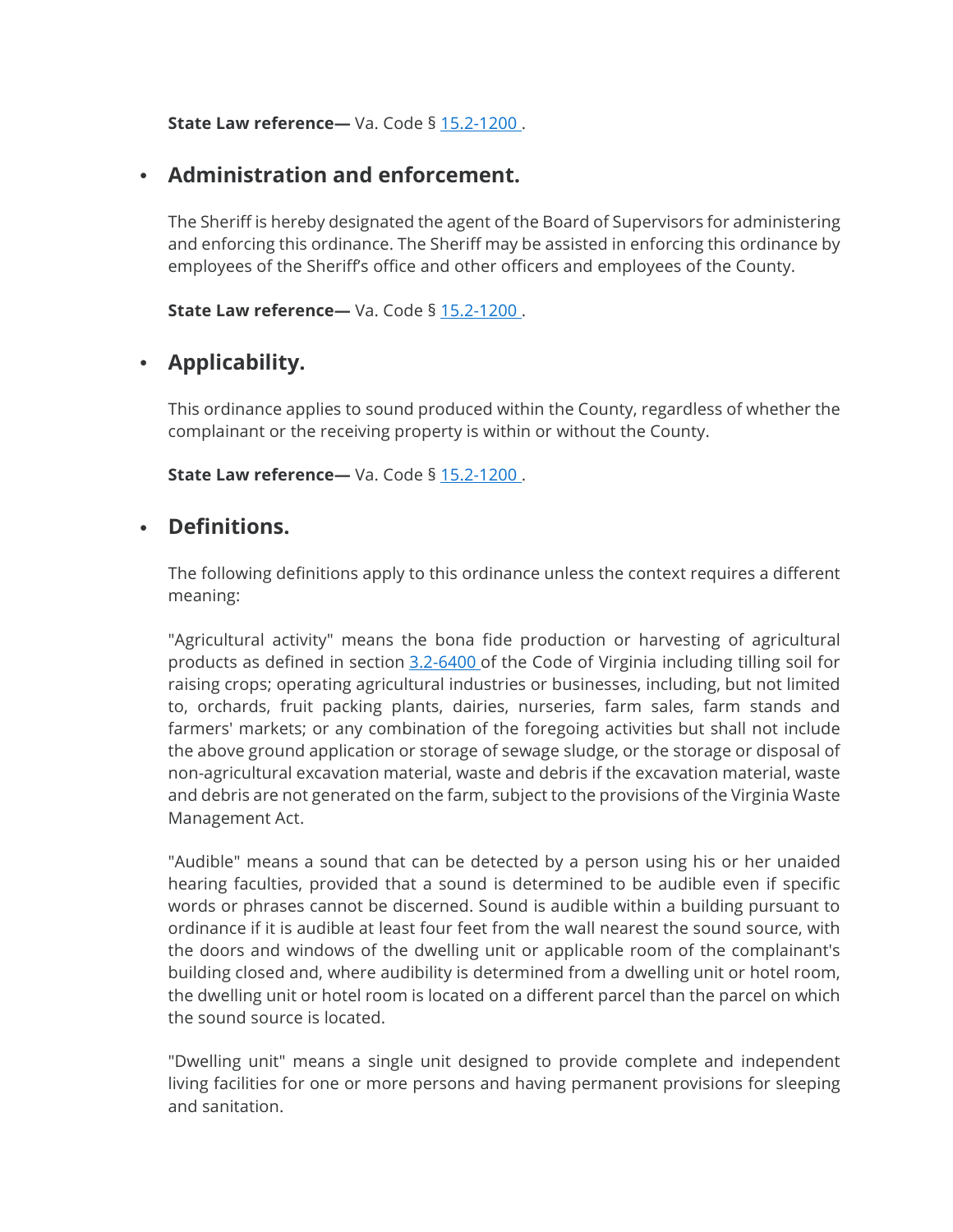"Emergency operation" means any emergency service provided by any police, sheriff, fire, or fire and rescue department, any volunteer fire company, any volunteer rescue squad, any ambulance service, or any other emergency service requiring a prompt response, and any emergency repair of public facilities or public utilities.

"Hospital" means any facility licensed pursuant to Virginia Code § [32.1-123](about:blank) *et seq*. in which the primary function is the provision of diagnosis, treatment, and medical and nursing services, surgical or nonsurgical, for two or more nonrelated individuals, including hospitals known under various names such as children's hospitals, sanatoriums, sanitariums and general, acute, rehabilitation, chronic disease, shortterm, long-term, outpatient surgical, and inpatient or outpatient maternity hospitals.

"Hotel" means any place offering to the public for compensation transitory lodging or sleeping accommodations, overnight or otherwise, including but not limited to facilities known under various names such as hotels, motels, travel lodges, tourist homes, or hostels.

"Hotel room" means a room within a hotel designed for sleeping.

"Mixed-use site" means a single unified development on one or more units or pieces of real property on which both commercial and residential uses exist.

"Motorcycle" means every motor vehicle that is designed to travel on not more than three wheels in contact with the ground and is capable of traveling at speeds in excess of 35 miles per hour.

"Motor vehicle" means every vehicle that is self-propelled or designed for selfpropulsion and includes, but is not limited to, any device defined in Virginia Code § [46.2-](about:blank) [100](about:blank) as an "electric personal assistive mobility device," "electric power-assisted bicycle," "golf cart," "moped," "motorized skateboard or scooter" or "utility vehicle," but does not include a device moved by human power or used exclusively on stationary rails or tracks that is self-propelled or designed for self-propulsion. Any structure designed, used, or maintained primarily to be loaded on or affixed to a motor vehicle to provide a mobile dwelling, sleeping place, office, or commercial space is considered a part of a motor vehicle.

"Multi-family dwelling unit" means a structure composed of two or more dwelling units including, but not limited to, apartments, condominiums, townhouses, and duplexes.

"Nursing home" means any facility or any identifiable component of any facility licensed pursuant to Virginia Code § [32.1-123](about:blank) *et seq.* in which the primary function is to provide, on a continuing basis, nursing services and health-related services for the treatment and inpatient care of two or more nonrelated individuals, including facilities known under various names such as convalescent homes, skilled nursing facilities or skilled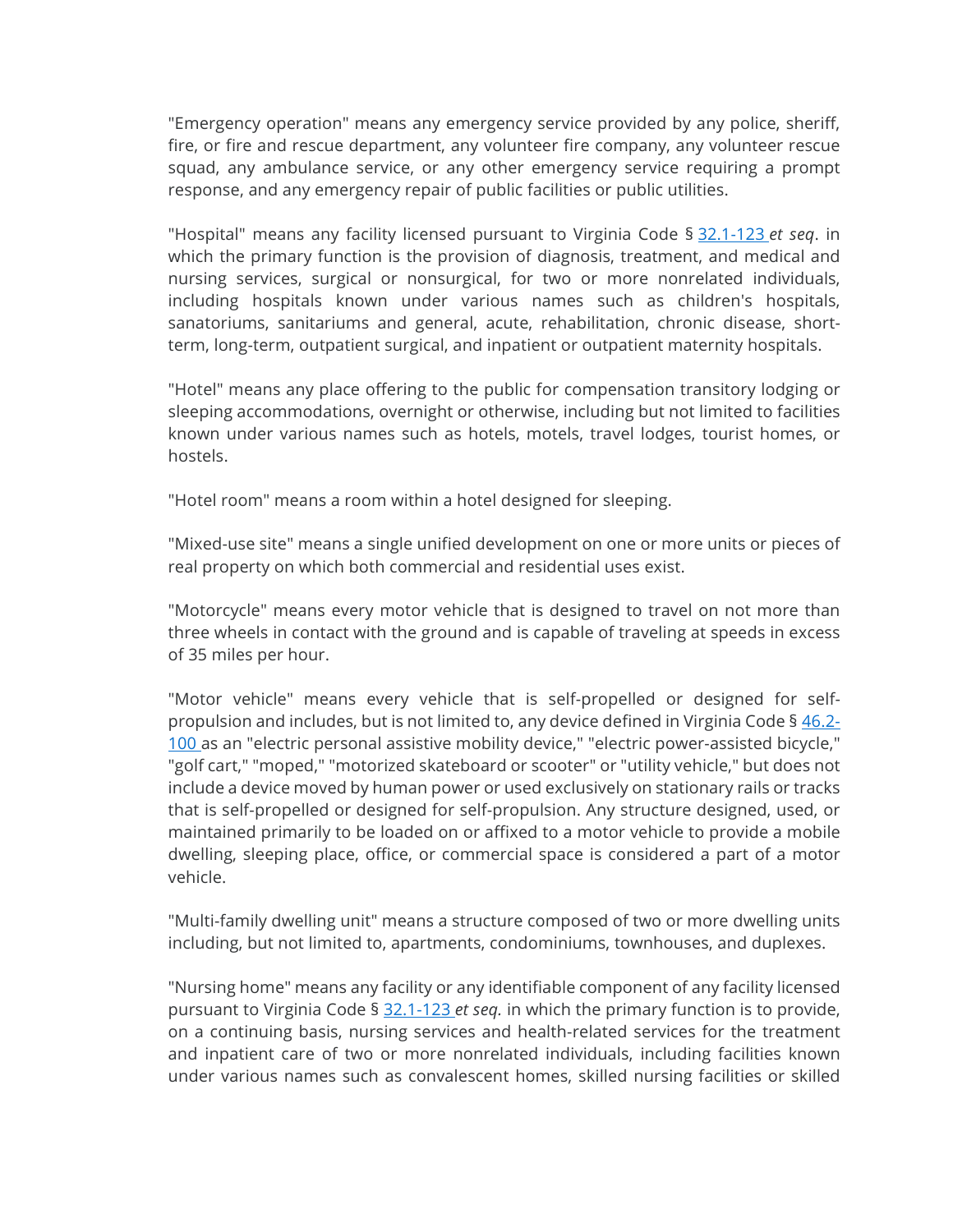care facilities, intermediate care facilities, extended care facilities, and nursing or nursing care facilities.

"Off-road vehicle" means every vehicle that is: (i) an all-terrain vehicle, which is a threewheeled or four-wheeled motor vehicle powered by a gasoline or diesel engine and generally characterized by large, low-pressure tires, a seat designed to be straddled by the operator, and handlebars for steering, and which is intended for off-road use by an individual rider on various types of unpaved terrain; (ii) a go-cart, which is a fourwheeled vehicle that has a low center of gravity and is typically used in racing or riding on relatively level services; (iii) an off-road motorcycle, which is a motorcycle designed exclusively for off-road use by an individual rider with not more than two wheels in contact with the ground; and (iv) a motorcycle-like device commonly known as a trailbike or mini-bike. The term "off-road vehicle" does not include: (i) a farm utility vehicle, which is a motor vehicle that is designed for off-road use and is used as a farm, agricultural, or horticultural service vehicle; or (ii) a utility vehicle, which is a motor vehicle that is designed and used as a general maintenance, security, or other similar service vehicle.

"Outdoor" means either outside a structure, or inside a structure that has open windows, doors, or other openings that allow the activity inside the structure to be visible or audible outside the structure.

"Parcel" means, as appropriate when the term is applied in conjunction with a reference to a property line, either: (i) a separate unit or piece of real property; (ii) any area within a multi-family dwelling unit that is beyond the vertical and horizontal boundaries of the dwelling unit of the complainant; or (iii) any area within a mixed-use site that is beyond the interface between the portion of the site owned or occupied by the complainant.

"Person" means any natural person, association, partnership, corporation, or other legal entity.

"Place of public entertainment" means a building or other place used primarily as a cinema, theater, amphitheater, concert hall, public hall, dance hall, restaurant, or other place of entertainment open to the public, regardless of whether the payment of money or other consideration is required for admission, but does not include a music festival authorized by a special use permit under County Code [Chapter 18.](about:blank)

"Produce" or any derivation of the word, means to produce or reproduce, to allow to produce or reproduce, to create or allow to be created, or to operate or allow to be operated.

"Property line" means either: (i) an imaginary line along the ground surface, and its vertical extension, that separates one unit or piece of real property from another, where the unit or piece is under different ownership; (ii) the vertical and horizontal boundaries of a dwelling unit that is part of a multi-family dwelling unit building; or (iii) on a mixed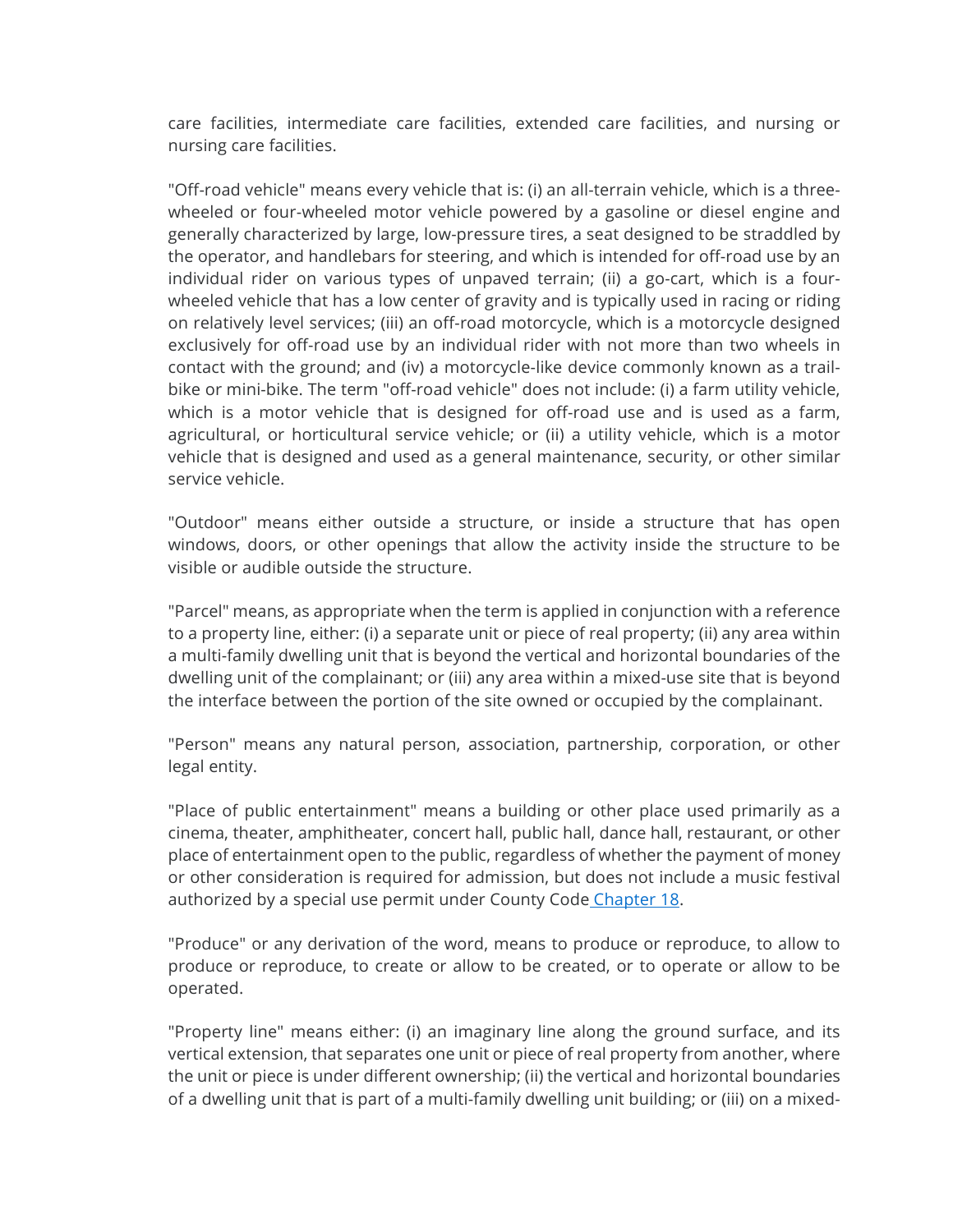use site, the interface between the portions of the parcel on which different categories of activity are being performed.

"Public property" means real property owned by a governmental entity including, but not limited to, any public street as defined in this section.

"School" means: (i) a public school subject to Virginia Code Title [22.1](about:blank); (ii) a private school serving children in one or more grades between kindergarten and grade 12; (iii) a school for students with disabilities as that term is defined in Virginia Code  $\S 22.1$ - $319$ ; (iv) a child day center as that term is defined in Virginia Code §  $63.2-100$ ; (v) the University of Virginia; and (vi) Piedmont Virginia Community College.

"Sound" means the sensation perceived by the sense of hearing.

"Sound source" means any act or device that emits sound.

"Sport shooting range" means an area or structure designed for the use of rifles, shotguns, pistols, silhouettes, skeet, trap, black powder, or any other similar sport shooting.

"Street" means: (i) a public right-of-way that is part of the primary or secondary system of state highways, or is classified as a highway in the interstate system; or (ii) a privately owned and maintained travel way for motor vehicles serving two or more single family detached dwelling units that are located on two or more separate units or pieces of land, one or more multi-family dwelling units, a mixed-use site, or a site used for commercial or industrial purposes.

The meaning of any sound-related term not defined herein shall be obtained from the most recent version of the American Standard Acoustical Terminology, if the term is defined therein.

**State Law reference—** Va. Code § [15.2-1200](about:blank) .

### • **General sound levels prohibited.**

It is unlawful for any person to produce sound that causes at least a 15 dBA increase in the sound level above the ambient sound level, as determined as follows:

#### **Procedure for measuring sound.**

Each sound meter reading shall be conducted as provided herein:

a. *Instrument of measurement*. Each sound measurement shall be taken only from a sound level meter.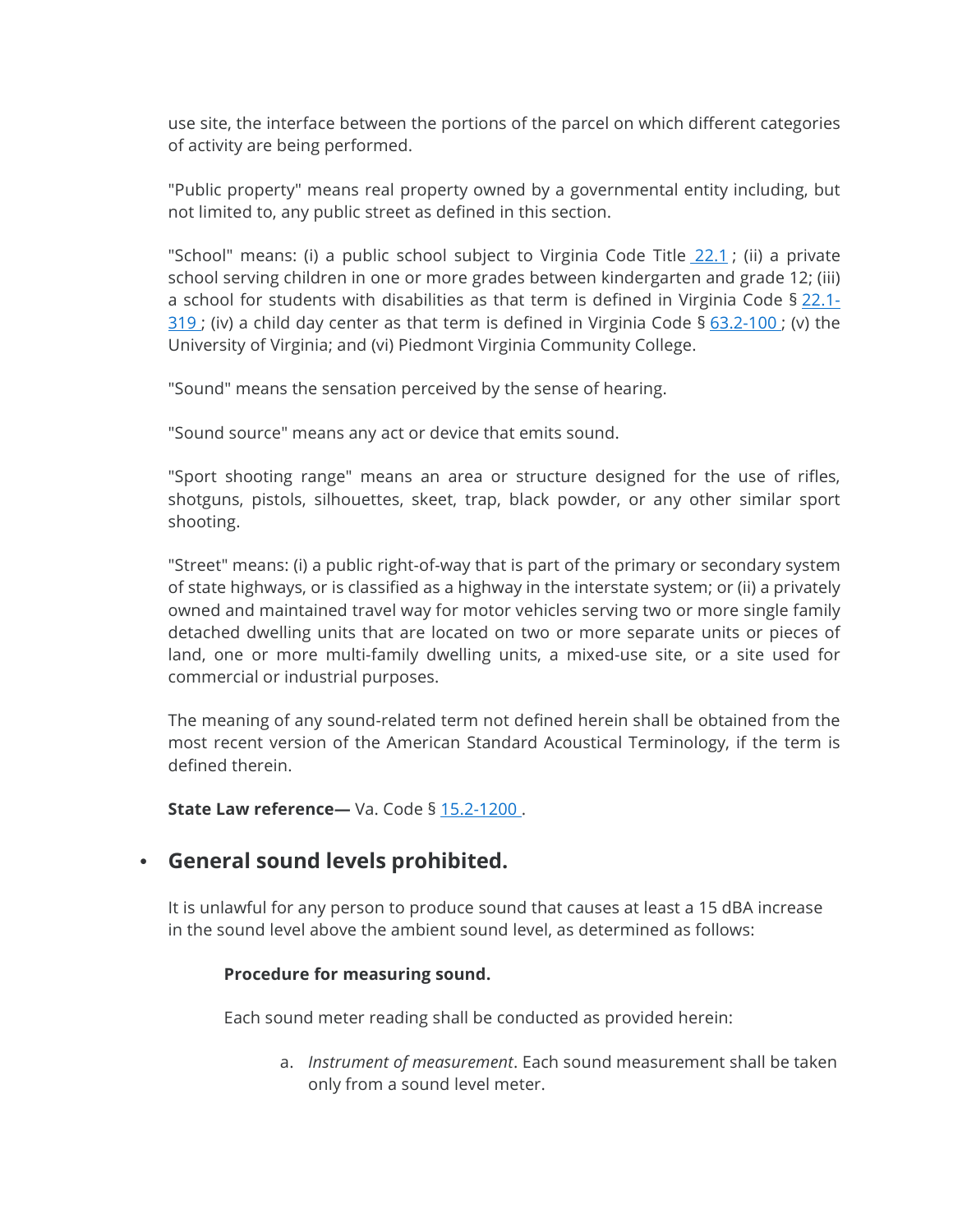- b. *Calibration of sound level meter*. An acoustic calibrator authorized by the manufacturer of the sound level meter shall have been performed within 12 months prior to the date of such reading. The user of the sound level meter shall also have calibrated the sound level meter within one hour prior to taking sound measurements.
- c. *Weather conditions*. A windscreen shall be used on the sound level meter when sound measurements are being taken. No outdoor sound measurements shall be taken during rain or during weather conditions in which wind sound is distinguishable from, and is louder to the ear than, the sound source being tested.
- d. *Sca*le. Each sound measurements shall be expressed in units of the sound level (dBA). In accordance with American National Standards Institute specifications for sound level meters. Each measurement shall be made using the A-weighted scale with fast response, following the manufacturer's instructions, and measuring the equivalent sound level. Impulse sounds shall be measured as the maximum reading and not the equivalent sound level.
- e. *Place of sound measurement.* Each sound measurement shall be taken no closer to the sound source than the property lines of the receiving properties or the property line along which a street front. If the property line of a receiving property is not readily determinable, the sound measurement shall be taken from ay point inside the nearest receiving property, or within an occupied structure on receiving property. If the property line abutting a street is not readily determinable, the sound measurement shall be taken from the edge of the pavement which is closest to the source of the sound. Each sound measurement taken of a sound source within a multi-family structure, such as an apartment building, townhouse development and the like, may be made (i) within the interior of another residential unit in the same structure or the same development; or (ii) from common areas.
- f. *Orientation of microphone*. To the extent that it is practical to do so, the microphone of the sound level meter shall be positioned four to five feet above the ground or the floor. The orientation recommended by the manufacturer of the sound level meter shall supersede the foregoing orientation of the manufacturer's recommendation conflicts therewith.
- g. *Duration of measurement*. Each sound measurement shall be taken over a period of five continuous minutes unless the sound being measured is an impulse sound. IF the sound being measured is an impulse sound, each sound measurement shall be taken during the "impulse" or emission of that sound. The Sheriff shall determine whether a sound is an impulse sound for purposes of determining the duration of the sound measurement.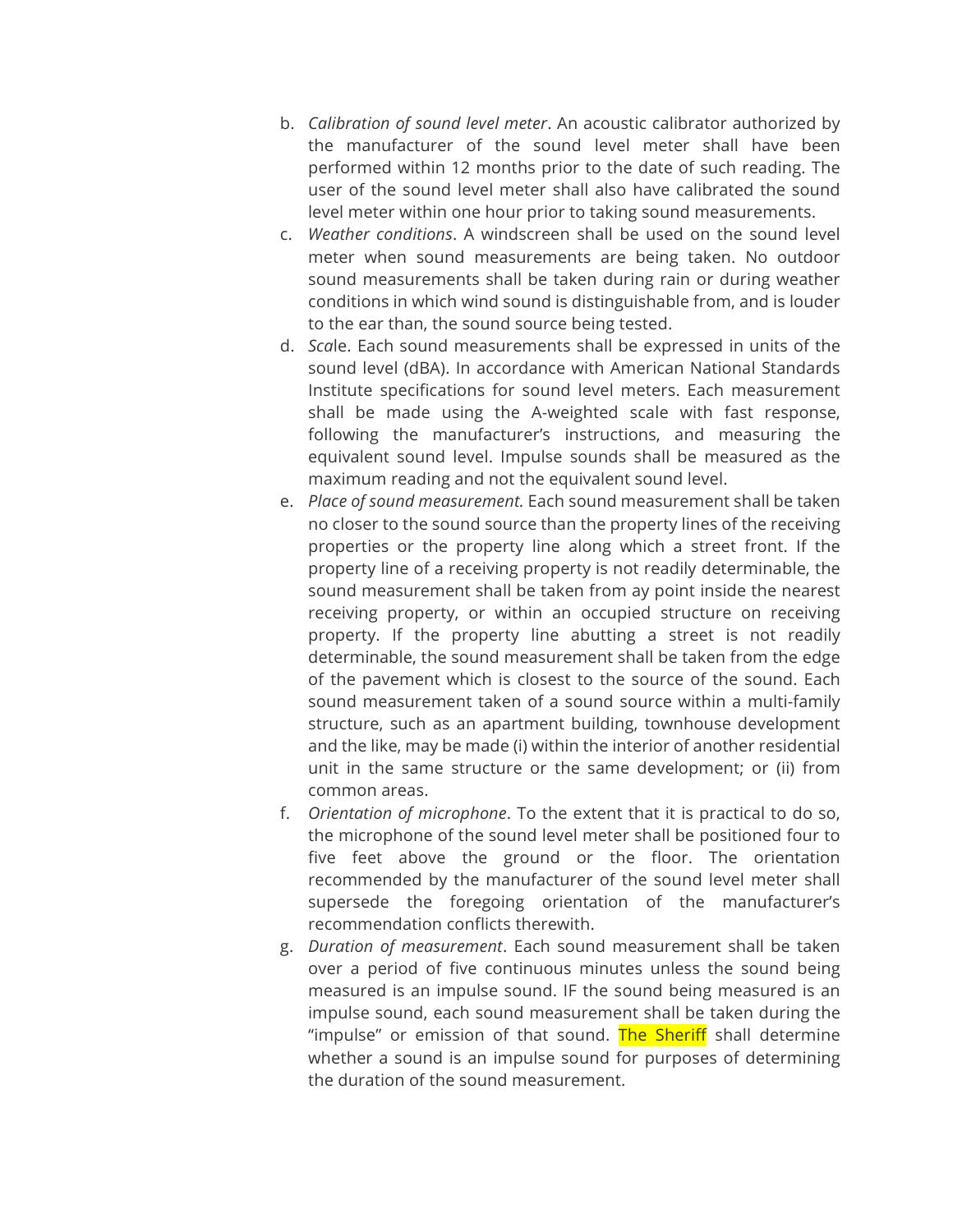h. Ambient sound measurement. The ambient sound shall be measured for each sound measurement as follows:

1. The ambient sound level shall be averaged over a period of time comparable to that for the measurement of the particular sound source being measured.

2. In order to obtain the ambient sound level, the sound source being measured shall be eliminated by the source ceasing its soundproducing activity and the ambient sound level shall be obtained from the same location as that for measuring the source sound level. If the sound from the sound source cannot be eliminated, the ambient sound level shall be measured from an alternative location whose ambient sound level is not affected by the sound source in accordance with the following procedure:

a. The alternative location should be as close as feasible as that for measuring the source sound level but located so that the sound from the source has as little effect as possible on the ambient sound level measurement. Even if the source sound is audible or is sufficient to raise the sound level above that which would be measured were it inaudible at the alternative location, the reading is sufficient for the purpose of this procedure.

b. The alternative location chosen must be such that structures in the vicinity are similar in size and distribution, and the local topography is similar in character to the location for the source sound level measurement.

c. Traffic conditions at the time the ambient sound level is measured must be similar to those at the location for the sound source measurement.

I. *Determining source sound level* Except for new equipment for which the owner provides manufacturer's specifications related to sound levels accepted by the **Sheriff**, the sound level from a sound source shall be determined by correcting the total sound level for ambient sound in accordance with the following procedure:

1. Subtract the maximum measured ambient sound level from the minimum measured total sound level.

2. In Row A below, find the sound level difference determined under paragraph (1) and its corresponding correction factor in Row B.

| Row A                    | 0.5 |  |   |      |     | ь   |     |      | 9   |     |
|--------------------------|-----|--|---|------|-----|-----|-----|------|-----|-----|
| Sound Level              |     |  |   |      |     |     |     |      |     |     |
| Difference               |     |  |   |      |     |     |     |      |     |     |
| (Decibels)               |     |  |   |      |     |     |     |      |     |     |
| Row B                    | 9.6 |  | 3 | 8. ا | 6.، | 1.2 | 1.0 | 0.75 | 0.6 | 0.5 |
| <b>Correction Factor</b> |     |  |   |      |     |     |     |      |     |     |
| (Decibels)               |     |  |   |      |     |     |     |      |     |     |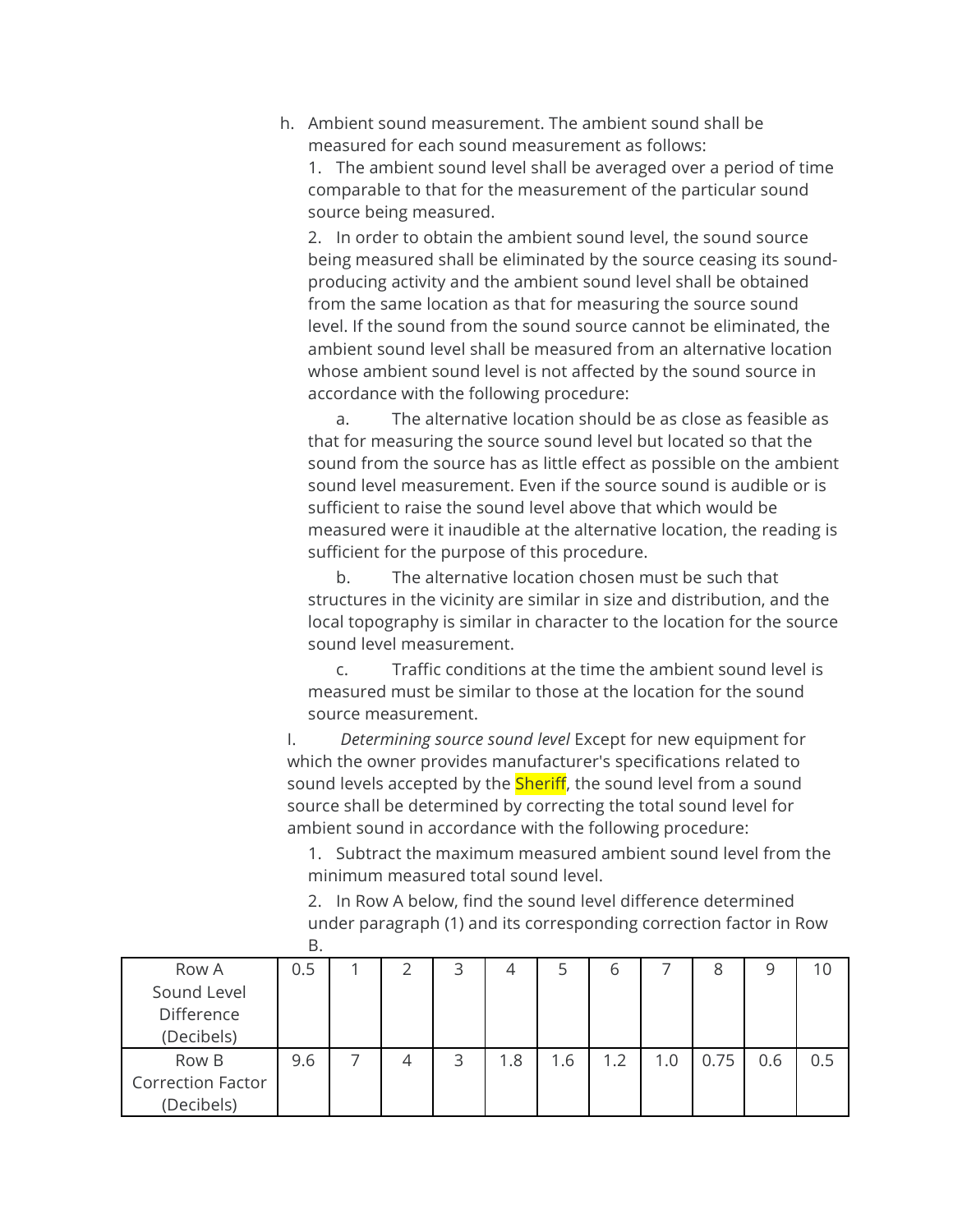3. Subtract the value obtained from Row B under paragraph (2) from the minimum measured total sound level to determine the source sound level.

4. If the difference between the total sound level and the ambient sound level is greater than 10 dBA, no correction is necessary to determine the source sound level.

Except as provided otherwise in this ordinance, it shall be unlawful for any person to operate or cause to be operated, any source such that the sound originating from that source causes a sound level that exceeds the sound levels in the receiving area, measured pursuant to section, as set forth below:

| Receiving Zone                     | <b>Time Period</b> | Noise Level (dBA) |  |
|------------------------------------|--------------------|-------------------|--|
| <b>Rural Areas and Residential</b> | Daytime            | 60                |  |
|                                    | Nighttime          | 55                |  |
| Public Space or Institutional      | Daytime            | 60                |  |
|                                    | Nighttime          | 55                |  |
| Commercial                         | Daytime            | 65                |  |
|                                    | Nighttime          | 65                |  |
| Industrial                         | Daytime            | 70                |  |
|                                    | Nighttime          | 70                |  |

**State Law reference**— Va. Code § [15.2-1200](about:blank).

# • **Specific acts prohibited.**

It is unlawful for any person to produce sound from the following acts that meets or exceeds the applicable sound levels:

A. *Motor vehicle or motorcycle operation*. The sound is produced by: (i) the absence of a muffler and exhaust system conforming to Virginia Code §§ [46.2-1047](about:blank) and [46.2-](about:blank) [1049](about:blank) on a motor vehicle or a motorcycle; (ii) jackrabbit starts, spinning tires, racing engines, or other similar acts in a motor vehicle or on a motorcycle; or (iii) a refrigeration unit mounted on a motor vehicle, and either:

1. *On a street or on public property*. The motor vehicle or motorcycle is operated or parked on a street or on public property, and the sound is audible from a distance of 100 feet or more from the motor vehicle or motorcycle; or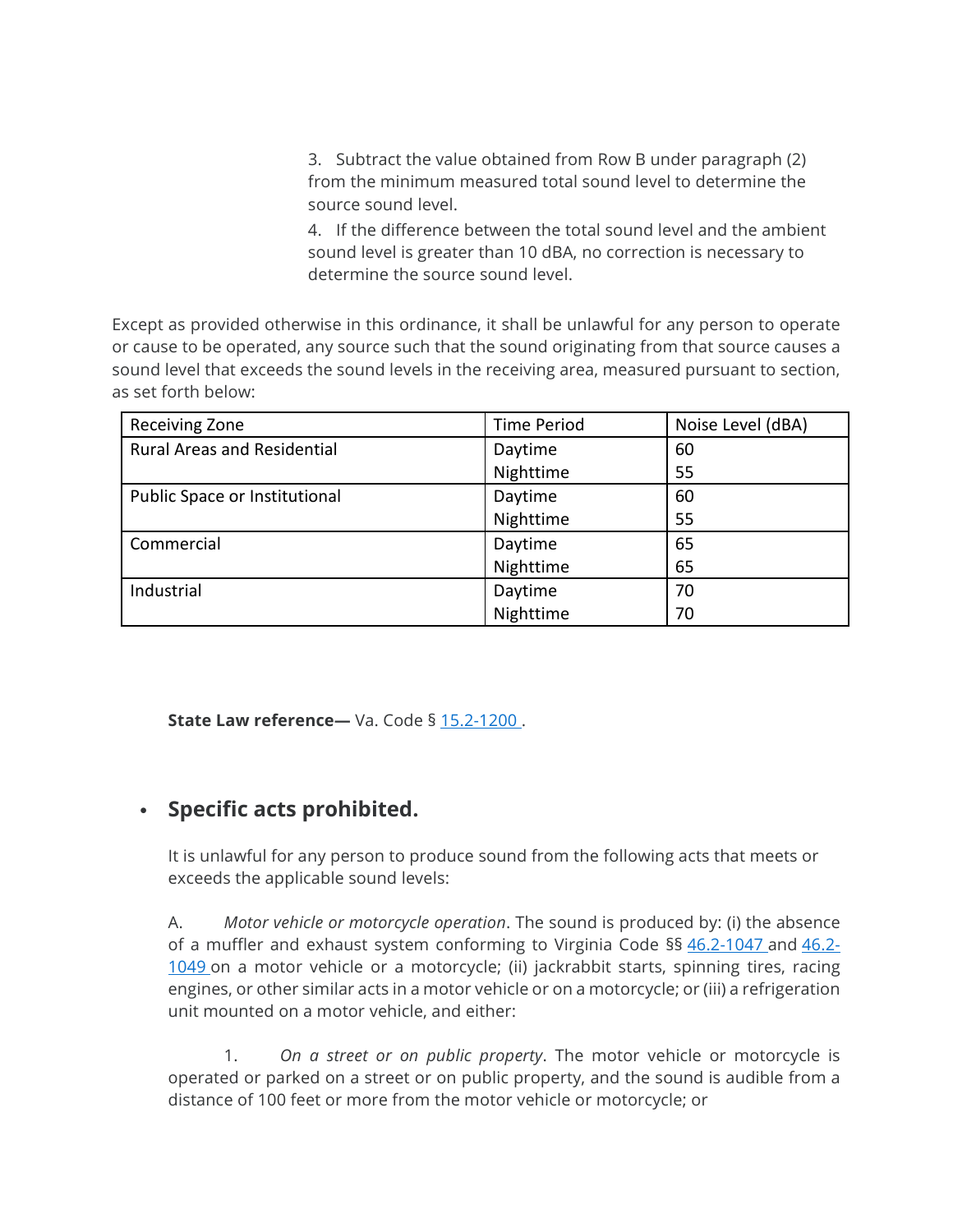2. *On private property*. The motor vehicle or motorcycle is operated or parked on private property, and the sound is audible: (i) from a distance of 100 feet or more from the property line of the parcel on which the motor vehicle or motorcycle is located; or (ii) from inside a dwelling unit or hotel room.

B. *Sound producing or reproducing devices.* The sound is produced by any device intended primarily for the production or reproduction of sound and either:

1. *Device within or on a motor vehicle on a street or on public property*. The device is within or on a motor vehicle that is operated or parked on a street or on public property, and the sound is audible from a distance of 100 feet or more from the motor vehicle;

2. *Device within or on a motor vehicle on private property*. The device is within or on a motor vehicle that is operated or parked on private property, and the sound is audible: (i) from a distance of 100 feet or more from the property line of the parcel on which the motor vehicle is located; or (ii) from inside a dwelling unit or hotel room;

3. *Device within a place of public entertainment*. The device is located within a place of public entertainment, and the sound is audible for a duration of five continuous minutes or more, without an interruption of the sound for 30 or more consecutive seconds during the five minute period, within any one hour period: (i) from a distance of 100 feet or more from the property line of the parcel on which the place of public entertainment is located; or (ii) between the hours of 10:00 p.m. any day and 7:00 a.m. the following day from inside a dwelling unit or hotel room;

4. *Device within a dwelling unit*. The device is located within a dwelling unit and the sound is audible: (i) from a distance of 100 feet or more from the property line of the parcel on which the motor vehicle is located; or (ii) from inside a dwelling unit or hotel room;

5. *Device producing outdoor amplified music or serving as an outdoor public address system*. The device is located to produce outdoor amplified music, to serve as an outdoor public address system, or both, including any such device used in conjunction with an agricultural activity, and the sound is not otherwise regulated under subsections (B)(1) through (4) or otherwise exempt pursuant to County Code, and the sound is audible from inside a dwelling unit or hotel room; or

6. *Device in other locations*. The device is located other than within or on a motor vehicle, a place of public entertainment, a dwelling unit, or is not producing a sound subject to subsection (B)(5), and the sound is audible: (i) from a distance of 100 feet or more from the property line of the parcel on which the device is located; or (ii) from inside a dwelling unit or hotel room.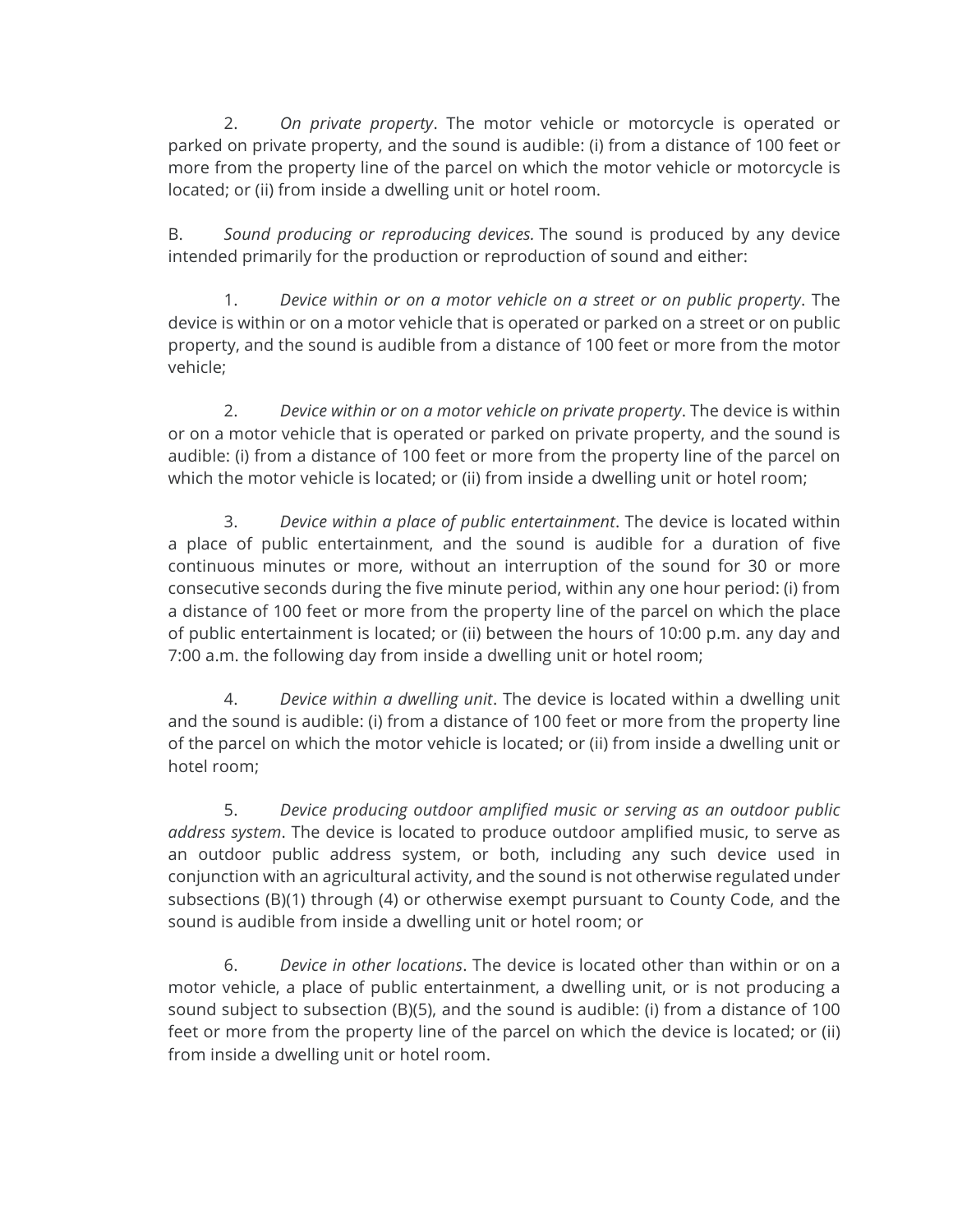C. *Off-road vehicles*. The sound is produced by an off-road vehicle operated in a location other than on a street, where the off-road vehicle use is not an authorized primary use, and the sound is audible: (i) from a distance of 100 feet or more from the property line of the parcel on which the off-road vehicle is located; or (ii) between the hours of 10:00 p.m. any day and 7:00 a.m. the following day from inside a dwelling unit or hotel room.

D. *Proximity to sound-sensitive institutions*. The sound is produced on any street adjacent to any school, hospital, nursing home, or court (hereinafter, collectively referred to as "institutions"), provided that conspicuous signs are posted and visible on the street(s) adjacent to the institution stating that the street is adjacent to a school, hospital, nursing home, or court and either:

1. *Schools and courts*. The sound is audible from inside the school building or the court between the hours of 7:00 a.m. and 10:00 p.m. when the school or court is in session; or

2. *Hospitals and nursing homes*. The sound is audible from inside the hospital or nursing home.

E. *Construction, demolition, or maintenance activities*. Either of the following:

1. Sound produced by construction, demolition, or maintenance activities between the hours of 10:00 p.m. any day and 7:00 a.m. the following day, and the sound is audible: (i) from a distance of 100 feet or more from the property line of the parcel on which the activities are located; or (ii) from inside a dwelling unit or hotel room.

2. Sound produced by construction, demolition, or maintenance activities related to a public facility, a public use, or a public improvement between the hours of 10:00 p.m. any day and 7:00 a.m. the following day, but which is produced by a contractor of a governmental entity, or a subcontractor of such a contractor, either offsite or outside of the project limits when the project limits are established in writing by the governmental entity, and the sound is audible: (i) from a distance of 100 feet or more from the property line of the parcel on which the activities are located; or (ii) from inside a dwelling unit or hotel room.

F. *Silvicultural activities*. Sound produced during lawfully permitted bona fide silvicultural activities including, but not limited to logging activities, between the hours of 10:00 p.m. any day and 6:00 a.m. the following day or at any time if the silvicultural activities, including logging activities, are determined to not be lawfully permitted bona fide silvicultural activities, and the sound is audible: (i) from a distance of 100 feet or more from the property line of the parcel on which the activities are located; or (ii) from inside a dwelling unit or hotel room.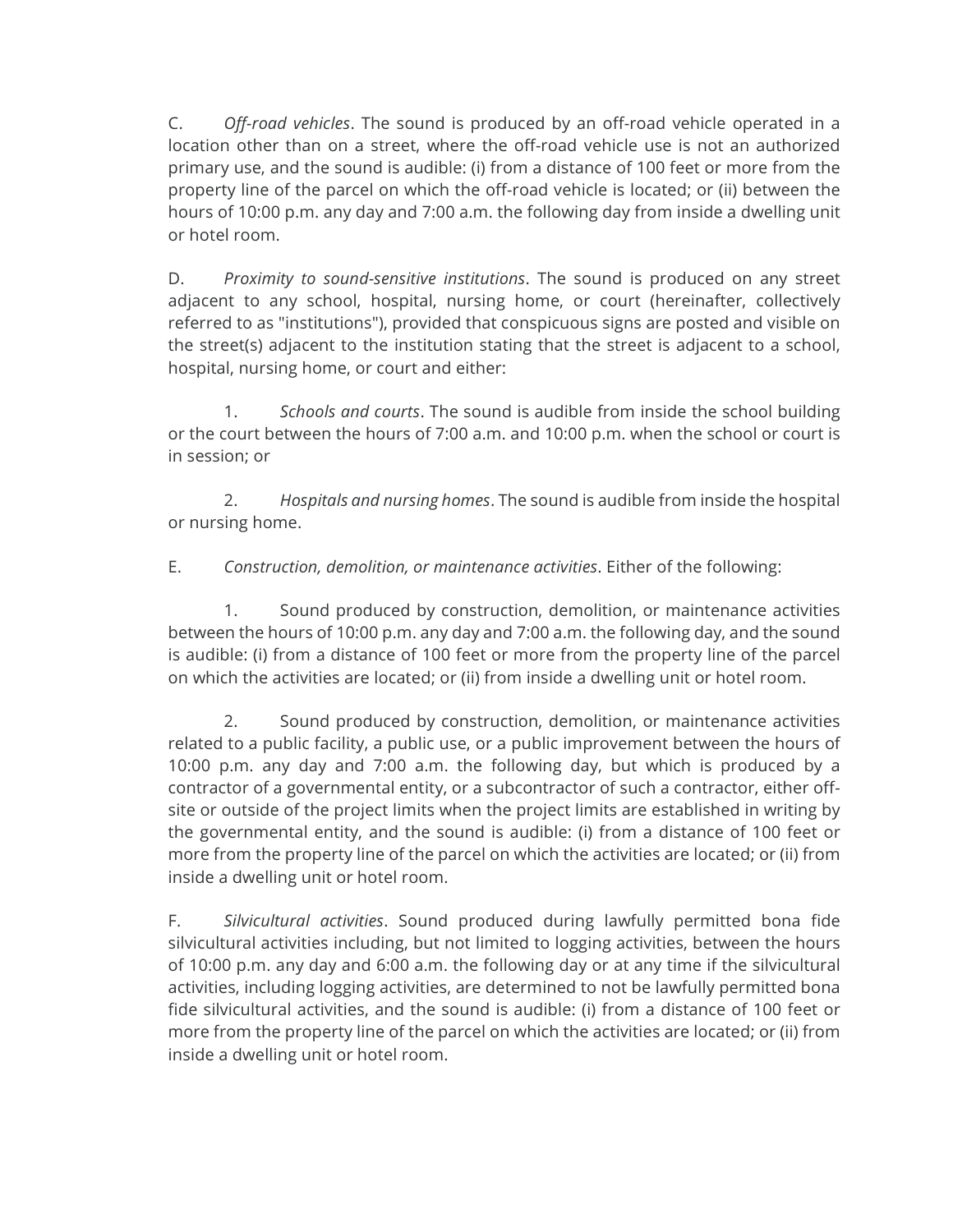G. *Solid waste collection*. Sound produced by the collection of solid waste between the hours of 10:00 p.m. any day and 6:00 a.m. the following day within a residential area and between the hours of 10:00 p.m. any day and 5:00 a.m. the following day within any non-residential area, including any mixed-use site, and the sound is audible: (i) from a distance of 100 feet or more from the solid waste collection activity; or (ii) from inside a dwelling unit or hotel room.

H. *Yard maintenance activities*. Sound produced by routine yard maintenance activities including, but not limited to, mowing, trimming, clipping, leaf blowing, and snow blowing between the hours of 10:00 p.m. and 7:00 a.m. within a residential area, and between the hours of 10:00 p.m. any day and 6:00 a.m. the following day within any non-residential area, including any mixed-use site, and the sound is audible: (i) from a distance of 100 feet or more from the property line of the parcel on which the activities are located; or (ii) from inside a dwelling unit or hotel room.

I. *Loud explosive devices used to repel birds.* Sound produced by loud explosive devices, including air cannons and carbide cannons, that are designed to produce high intensity sound percussions for the purpose of repelling birds, and the sound is audible: (i) from a distance of 100 feet or more from the property line of the parcel on which the device is located; or (ii) from inside a dwelling unit or hotel room. The use of a loud explosive device is not an agricultural activity exempt from this ordinance.

**State Law reference—** Va. Code §§ [15.2-918](about:blank) , [15.2-1200](about:blank) .

### • **Exempt sounds.**

The following sounds are **not prohibited** by this ordinance:

- A. *Agricultural activities*. Sound produced by an agricultural activity.
- B. *Animals*. Sound produced by animals including, but not limited to, barking dogs.
- C. *Construction, demolition, or maintenance activities*. The following sounds:

1. Sound produced by construction, demolition, or maintenance activities, except as provided for in this ordinance.

2. Sound produced by construction, demolition, or maintenance activities related to a public facility, a public use, or a public improvement, where the sound is produced on-site or within the project limits established in writing by the governmental entity.

D. *Emergency operations*. Sound produced in the performance of emergency operations including, but not limited to, audible signal devices which are employed as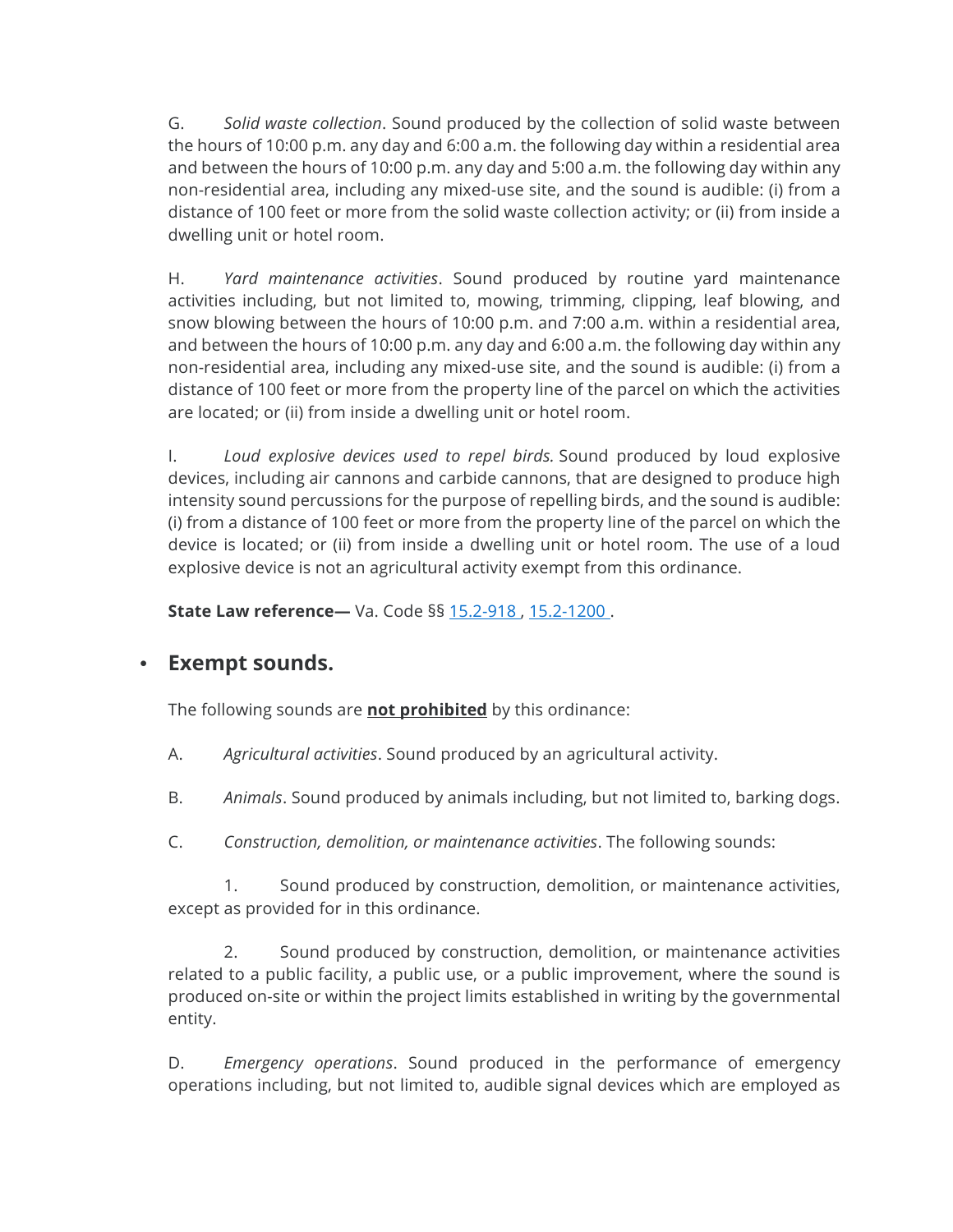warning or alarm signals in case of fire, collision, or imminent danger, or sound produced by power generators during power outages and other emergency situations.

E. *Firearms*. Sound produced by the lawful discharge of a firearm, including any sound produced at a gun club, shooting range, shooting preserve, or target, trap, or skeet range.

F. *Home appliances.* Sound produced by the normal use of home appliances such as generators, air conditioners, heat pumps, vacuum cleaners, washing machines, dryers, and dishwashers, provided that the appliances are in good repair*.*

G. *Outdoor amplified music or outdoor public address systems*. Sound produced by an outdoor amplified music system or outdoor public address system if the sound is outdoor amplified music at a farm winery subject to any applicable farm winery regulations or is sound produced in conjunction with an outdoor music festival authorized by special use permit.

H. *Parades, fireworks, and similar officially sanctioned events*. Sound produced by parades, fireworks, or other similar events which are officially sanctioned, if required; provided that the exemption for fireworks shall apply only to fireworks displays duly issued a permit.

I. *Person's voice*. Sound produced by a person's voice, except as provided in this ordinance.

J. *Protected expression*. Sound produced by any lawful activity which constitutes protected expression pursuant to the First Amendment of the United States Constitution, but not amplified expression, provided that the sound is not prohibited by this ordinance or other applicable laws.

K. *Public facilities, public uses, and public improvements*. Sound produced by the operation of a public facility, public use, or public improvement, including, but not limited to, any sound which would not be an exempt sound if it were produced by the operation of a non-public facility, or non-public use.

L. *Religious Services.* All County religious services, religious events, or religious activities, including, but not limited to musical equipment, singing, bells, chimes, and organs which are a part of such service, event, activity, or expression.

M. *School athletic contests or practices, and other school activities; private schools*. Sound produced by private school athletic contests or practices, and other private school activities.